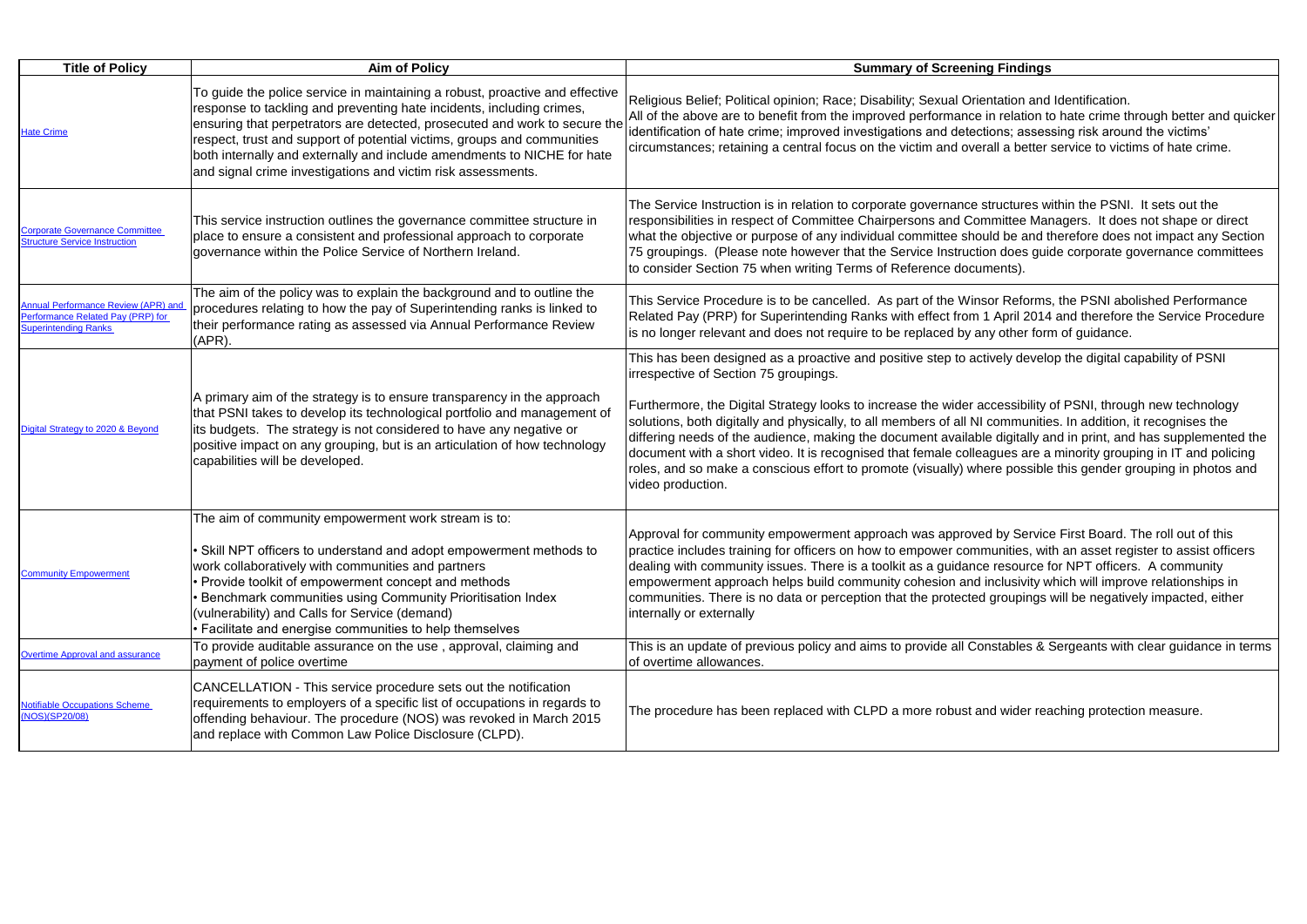| <b>Title of Policy</b>                                                        | <b>Aim of Policy</b>                                                                                                                                                                                                                                                                                                                                                                                                                                                                                                                                                                                                                                                                                                                                                                                                                                                                                                                                                                       | <b>Summary of Screening Findings</b>                                                                                                                                                                                                                                                                                                                                                                                                                                          |
|-------------------------------------------------------------------------------|--------------------------------------------------------------------------------------------------------------------------------------------------------------------------------------------------------------------------------------------------------------------------------------------------------------------------------------------------------------------------------------------------------------------------------------------------------------------------------------------------------------------------------------------------------------------------------------------------------------------------------------------------------------------------------------------------------------------------------------------------------------------------------------------------------------------------------------------------------------------------------------------------------------------------------------------------------------------------------------------|-------------------------------------------------------------------------------------------------------------------------------------------------------------------------------------------------------------------------------------------------------------------------------------------------------------------------------------------------------------------------------------------------------------------------------------------------------------------------------|
| <b>Automatic Number Place Recognition</b><br><b>ANPR)</b> Service Instruction | CANCELLATION - Instructions for the deployment of ANPR is currently<br>contained on the PSNI Intra-net and a separate Service Instruction is not<br>now required.                                                                                                                                                                                                                                                                                                                                                                                                                                                                                                                                                                                                                                                                                                                                                                                                                          | The need for the PSNI to protect life and property, prevent and reduce crin<br>based on intelligence, risk and threat assessments.<br>These criteria are need driven and Section 75 category groups are not use<br>requirement to deploy ANPR to contribute to the PSNI's Policing Plan.<br>Therefore although the PSNI have no data on file it is my pragmatic judger<br>withdrawal of this Service Instruction being screened will not have a differe<br>Section 75 groups. |
| <b>Interview Records - Non Terrorist Crime</b>                                | This document will provide guidance to officers in regards to the recording,<br>certification, storage and security of interview records of persons<br>interviewed after caution in connection with indictable offences (including<br>hybrid offences but excluding the offences of driving or causing or<br>permitting a person to drive a motor vehicle while uninsured) instructions<br>on completion of Blue Booklet (Form 38/19 (b)) interviews when Digital<br>Interview Recording (DIR) is not available.                                                                                                                                                                                                                                                                                                                                                                                                                                                                           | This guidance document provides proactive information to Police Officers a<br>This guidance works in conjunction with other service instructions/protocol<br>Interpretation Services, Action on Hearing Loss, Northern Ireland Appropri<br>Intermediaries to ensure interviews are conducted within legal parameters<br>requirements in terms of the interviewee including Section 75 grouping. Th<br>protocols can be found on the Custody A-Z Guidance pages of PoliceNet.  |
| <b>Social Media</b>                                                           | This Service Instruction helps ensure the use of social media by Police<br>Officers and Police Staff is effective, safe, and appropriate, while<br>enhancing the reputation and the professional integrity of the PSNI.                                                                                                                                                                                                                                                                                                                                                                                                                                                                                                                                                                                                                                                                                                                                                                    | This Service Instruction intends to promote PSNI both internally and exterr<br>Social Media is a major medium for engagement to all communities irrespe                                                                                                                                                                                                                                                                                                                       |
| Domestic Abuse                                                                | This document explains how the Police Service of Northern Ireland will<br>record incidents/crimes of domestic abuse as well as how victims will be<br>risk assessed, safeguarding and managed in consequence of that<br>incident/crime. The instructions are designed to provide a standardised<br>framework for dealing with all victims and perpetrators of domestic abuse<br>in line with legal obligations. The instructions outline the process which<br>should be followed from the point of receipt of the request for assistance at  persons) from further offences. The police response to domestic abuse wi<br>a domestic incident. The instruction is aimed to protect any victim, to<br>prevent serious harm, to ensure public safety, the maintenance of safety of<br>officers involved in responding to, investigating, assessing and<br>safeguarding victims of domestic abuse and perpetrators of domestic<br>abuse in providing a police service which keeps people safe. | The PSNI have a duty to protect life and to prevent the commission of offer<br>reasonable steps to protect any victim (and other associated household me<br>75 groupings.                                                                                                                                                                                                                                                                                                     |

I reduce crime and improve crime investigation is

are not used at any stage to dictate the ng Plan.

matic judgement based on experience that the nave a differential adverse impact on any of the

Iice Officers and Staff conducting interviews.

ions/protocols and procedures such as Flex and Appropriate Adult Scheme, Registered I parameters and in consideration of any grouping. These other service instructions and policeNet.

Ily and externally through the use of social media. inities irrespective of S75 groupings

ission of offences. This requires officers to take all nousehold member, including children or vulnerable stic abuse will be managed irrespective of Section